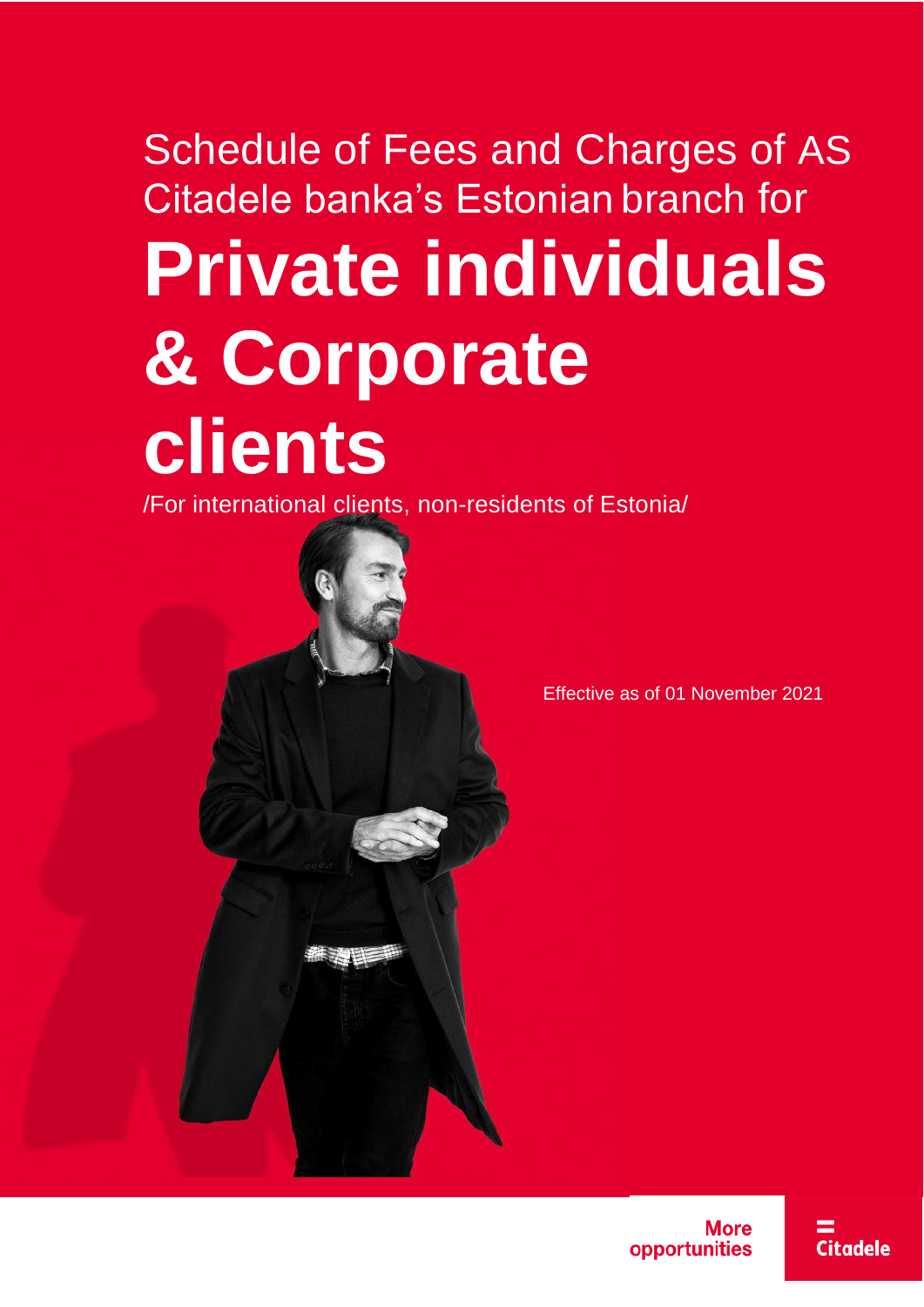### **CONTENT**

**[Accounts](#page-2-0)**

**[Payments](#page-2-1)**

**[Other services related to lending](#page-5-0)**

**[Remote account management systems](#page-7-0)**

**[Deposits](#page-7-1)**

**[Additional services](#page-8-0)**

**[Appendix 1 Fees appliance conditions](#page-9-0)**

**[Appendix 2 Products and services that are no longer offered](#page-11-0)**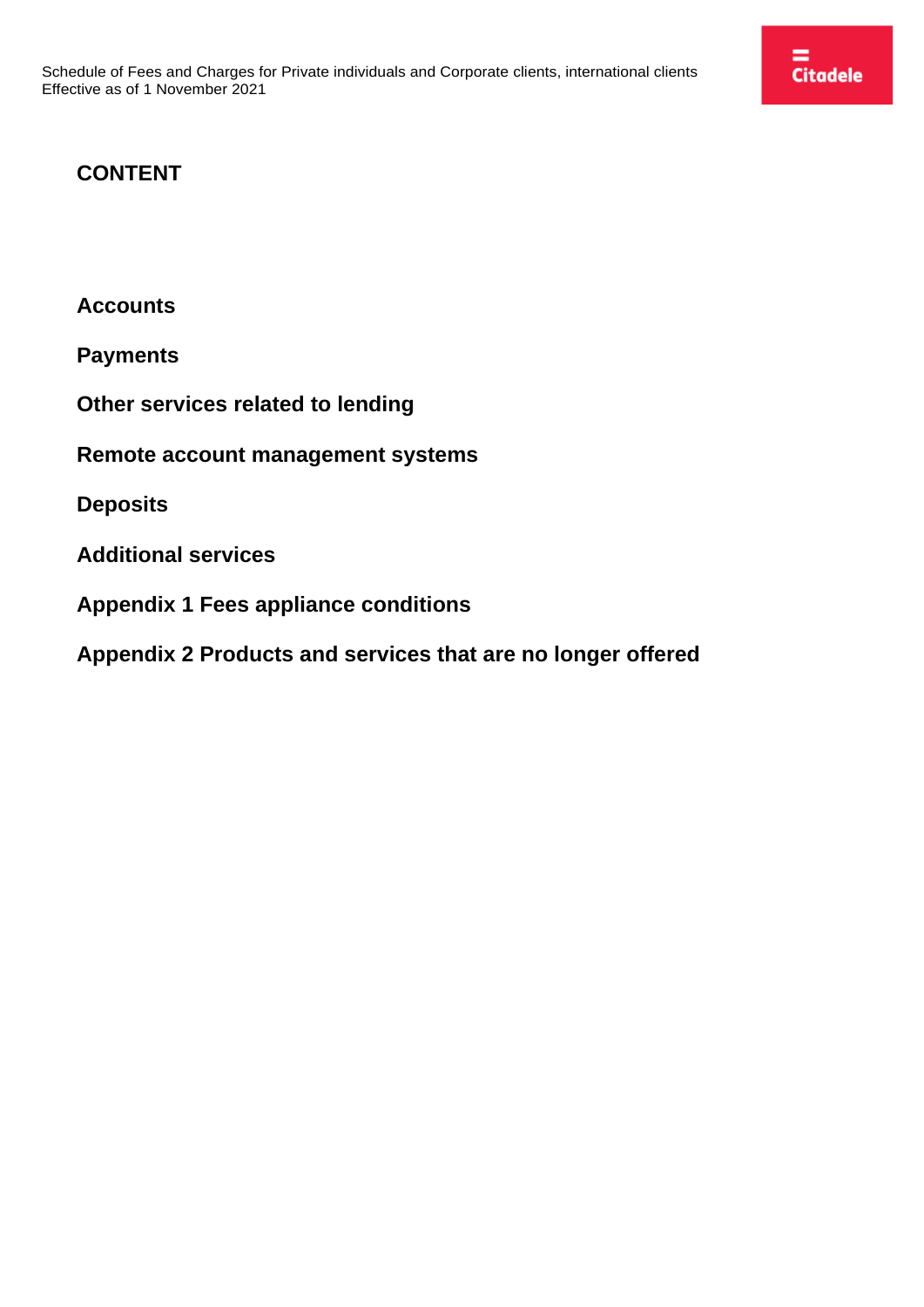# <span id="page-2-0"></span>**Accounts**

| <b>Service</b>                                                                                                                                                          | Fee                           |
|-------------------------------------------------------------------------------------------------------------------------------------------------------------------------|-------------------------------|
| <b>1. Current Account</b>                                                                                                                                               |                               |
| 1.1. Maintainance of current account 1                                                                                                                                  |                               |
| 1.1.1. for legal entities non-residents of Latvia, Lithuania, and Estonia                                                                                               | 20 EUR per month <sup>2</sup> |
| 1.1.2. if a payment card attached to account has expired, new card has<br>not been issued to the customer                                                               | 25 EUR per month              |
| 1.2. Maintenance of inactive customer's account 3                                                                                                                       |                               |
| 1.2.1. for private individuals if there have not been customer's initiated                                                                                              |                               |
| transactions perf ormed on the current account for more than 12<br>months and customer has no other contracts concluded with<br>Citadele Bank                           | 25 EUR per month              |
| 1.2.2. for legal entities if there have not been customer's initiated                                                                                                   |                               |
| transactions perf ormed on the current account for more than 12<br>months and customer has no other contracts concluded with<br>Citadele Ban                            | 75 EUR per month              |
| 1.2.3. for private individuals and legal entities if there have not been                                                                                                |                               |
| customer's initiated transactions perf ormed on current account for<br>more than 2 years and customer has no other contracts concluded<br>with Citadele Bank            | 150 EUR per month             |
| 1.2.4. if cooperation with customer is terminated according to the Bank's                                                                                               |                               |
| initiative and customer hasn't performed transfer/withdrawal of<br>funds from the account within the term specified in the notice                                       | EUR 300 per month             |
| 1.3. Remuneration to Citadele banka for the balance of money in the current<br>account <sup>4</sup> of a client - legal entity or a group of related clients exceeding: | Annual interest rate          |
| 1.3.1. CHF 100 000                                                                                                                                                      | 1%                            |
| 1.3.2. DKK 750 000                                                                                                                                                      | 1%                            |
| 1.3.3. EUR 1 000 000 5                                                                                                                                                  | 0.25%                         |
| 1.3.4. SEK 1 000 000                                                                                                                                                    | 1%                            |
| 1.4. Closure of account                                                                                                                                                 | Free of charge <sup>6</sup>   |

#### **2. Escrow account**

| 2.1. Servicing of Escrow Account                                                                                                                       | Free of charge                               |
|--------------------------------------------------------------------------------------------------------------------------------------------------------|----------------------------------------------|
| 2.2. Processing of standard agreement of escrow account, including if<br>escrow account in Citadele Bank is used within the new lending<br>transaction | 0.4% of transaction<br>amount (min. 200 EUR) |
| 2.3. Processing of agreement of escrow account with non-standard<br>provisions                                                                         | Individually                                 |
| 2.4. Processing of amendments in escrow account agreement                                                                                              | <b>100 EUR</b>                               |

## <span id="page-2-1"></span>**Payments**

|                                                                         | Fee                                     |               |
|-------------------------------------------------------------------------|-----------------------------------------|---------------|
| <b>Service</b>                                                          | <b>Online Banking and</b><br>mobile app | <b>Branch</b> |
| 3. Payments within Citadele bank<br>including to Latvian and Lithuanian |                                         |               |

<span id="page-2-3"></span><span id="page-2-2"></span><sup>&</sup>lt;sup>1</sup> Comission for Maintenance of current account is not applied, if commission for Maintenance of inactive customer's account is applied <sup>2</sup> If there isn't enough funds for commission application in current account, than commission is accumulated and transferred to the next month. If client has several current accounts, than commission is applied for one current account by Bank views.<br><sup>3</sup> Till account balance is zero.

<span id="page-2-4"></span>

<span id="page-2-6"></span> $5$  If currency of the account is not EUR, fee is charged in eq uivalent.

<span id="page-2-5"></span><sup>4</sup> It is calculated fromthe currentaccount balance amountfor eachcalendar day on whichthe account balance atthe end of the day equals or exceeds the amountsspecified in thePricelist, and the totalamount calculated duringthe calendar monthisdeducted fromthe account on the last day of the same month. Remuneration may be applied to Citadele Bankindividually informing the customer 14 calendar days in advance, unless the customer fulfills the conditions set out in Clause 1 belowand therefore the remuneration is applied without any sep arate notification. 1. Remun eration shall be applied to all customers who are: insurance or reinsurance un dertakings and financial institutions(includingtheir subsidiaries) supervisedby theFCMCor otherfinancialmarketsupervisoryauthoritiesof othercountries,the principal activity of which is related to the provision of financial services; Other credit and leasing providers.

<span id="page-2-7"></span><sup>&</sup>lt;sup>6</sup> If account balance exceeds zero at the moment of the closure of the account, commission fee is charged for the amount of the balance of the account, but not exceeding EUR 100.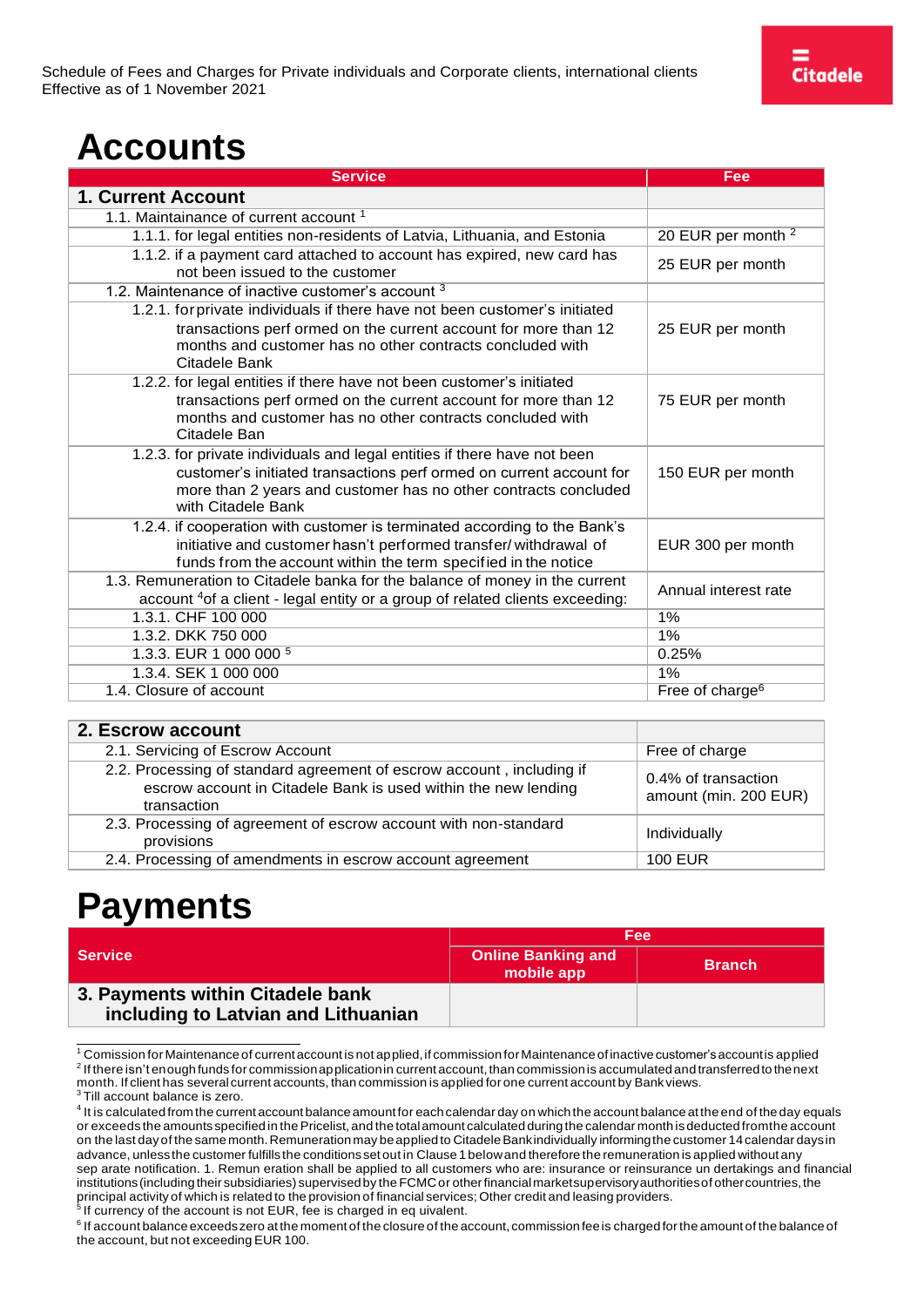| branches                                                                                                                                    |                                               |                                               |
|---------------------------------------------------------------------------------------------------------------------------------------------|-----------------------------------------------|-----------------------------------------------|
| 3.1. Between own accounts                                                                                                                   | Free of charge                                | 3 EUR                                         |
| 3.2. Between accounts of different                                                                                                          |                                               |                                               |
| customers                                                                                                                                   | 1 EUR                                         | 3 EUR                                         |
|                                                                                                                                             |                                               |                                               |
| 4. Payments in Euro and in other                                                                                                            |                                               |                                               |
| currencies (EEA <sup>7</sup> payment                                                                                                        |                                               |                                               |
| description in Appendix 1, Sub-                                                                                                             |                                               |                                               |
| chapter $1$ <sup>8</sup>                                                                                                                    |                                               |                                               |
| 4.1. SEPA payment and SEPA instant payment 9<br>(see Appendix 1, Sub-chapter 1)                                                             |                                               |                                               |
| 4.1.1. Private persons                                                                                                                      |                                               |                                               |
| 4.1.1.1. Up to EUR 300 (inclusive)                                                                                                          | 0.38                                          | 4 EUR                                         |
| 4.1.1.2. Over EUR 300                                                                                                                       | <b>18 EUR</b>                                 | <b>21 EUR</b>                                 |
| Legal person<br>4.1.2.                                                                                                                      |                                               |                                               |
| 4.1.2.1. Up to EUR 300 (inclusive)                                                                                                          | 4 EUR                                         | 4 EUR                                         |
| 4.1.2.2. Over EUR 300                                                                                                                       | <b>250 EUR</b>                                | <b>250 EUR</b>                                |
| 4.2. Standard payment in USD currency                                                                                                       |                                               |                                               |
| 4.2.1.<br>Private person                                                                                                                    |                                               |                                               |
|                                                                                                                                             | 0.5% (min. 110 EUR,                           | 0.7% (min. 150 EUR,                           |
| 4.2.1.1. SHA (shared)                                                                                                                       | max. EUR 170 EUR)                             | max. 220 EUR)                                 |
| 4.2.1.2. OUR (remmiter)                                                                                                                     | 0.5% (min. 110 EUR,<br>max. 170 EUR) + 50 EUR | 0.7% (min. 150 EUR,<br>max. 220 EUR) + 50 EUR |
| 4.2.2.<br>Legal person                                                                                                                      |                                               |                                               |
| 4.2.2.1. SHA (shared)                                                                                                                       | <b>250 EUR</b>                                | <b>250 EUR</b>                                |
| 4.2.2.2. OUR (remmiter)                                                                                                                     | 300 EUR                                       | 300 EUR                                       |
| 4.3. Standard payment (except RUR and BYN)                                                                                                  |                                               |                                               |
|                                                                                                                                             |                                               |                                               |
| 4.3.1.<br>Private person                                                                                                                    |                                               |                                               |
| 4.3.1.1. SHA (shared)                                                                                                                       | 0.1% (min. 18 EUR,<br>max. 50 EUR             | 0.2% (min. 24 EUR,<br>max. 75 EUR)            |
| 4.3.1.2. OUR (remmiter)                                                                                                                     | 0.1% (min. 18 EUR,<br>max. 50 EUR) + 12 EUR   | 0.2% (min. 24 EUR,<br>max. 75 EUR) + 12 EUR   |
| 4.3.1.3. Standard payment in RUR<br>(Russian Rouble) and BYN (Belarusian<br>Ruble), SHA and OUR                                             | 0.5% (min. 35 EUR)                            |                                               |
| 4.3.1.4. Additional fee for Payments<br>outside SEPA in any currency made to<br>beneficiary with residence country<br>Belarus <sup>10</sup> | <b>50 EUR</b>                                 |                                               |
| 4.3.2.<br>Legal person                                                                                                                      |                                               |                                               |
| 4.3.2.1. SHA (shared)                                                                                                                       | <b>250 EUR</b>                                | <b>250 EUR</b>                                |
| 4.3.2.2. OUR (remmiter)                                                                                                                     | <b>300 EUR</b>                                | <b>300 EUR</b>                                |
| 4.4. Urgent payment                                                                                                                         |                                               |                                               |
| Private person<br>4.4.1.                                                                                                                    |                                               |                                               |
| 4.4.1.1. SHA (shared)                                                                                                                       | 0.2% (min. 24 EUR,<br>max. 75 EUR)            | 0.3% (min. 36 EUR,<br>max. 95 EUR)            |
| 4.4.1.2. OUR (remmiter)                                                                                                                     | 0.2% (min. 24 EUR,<br>max. 75 EUR) + 12 EUR   | 0.3% (min. 36 EUR,<br>max. 95 EUR) + 12 EUR   |
| 4.4.2.<br>Legal person                                                                                                                      |                                               |                                               |
| 4.4.2.1. SHA (shared)                                                                                                                       | <b>350 EUR</b>                                | <b>350 EUR</b>                                |
| 4.4.2.2. OUR (remmiter)                                                                                                                     | <b>400 EUR</b>                                | <b>400 EUR</b>                                |

| 5. Regular payments                     |                                                  |
|-----------------------------------------|--------------------------------------------------|
| 5.1. Registration of regular payment    | Free of charge                                   |
| 5.2. Execution of regular payment order | As for electronic payments f rom current account |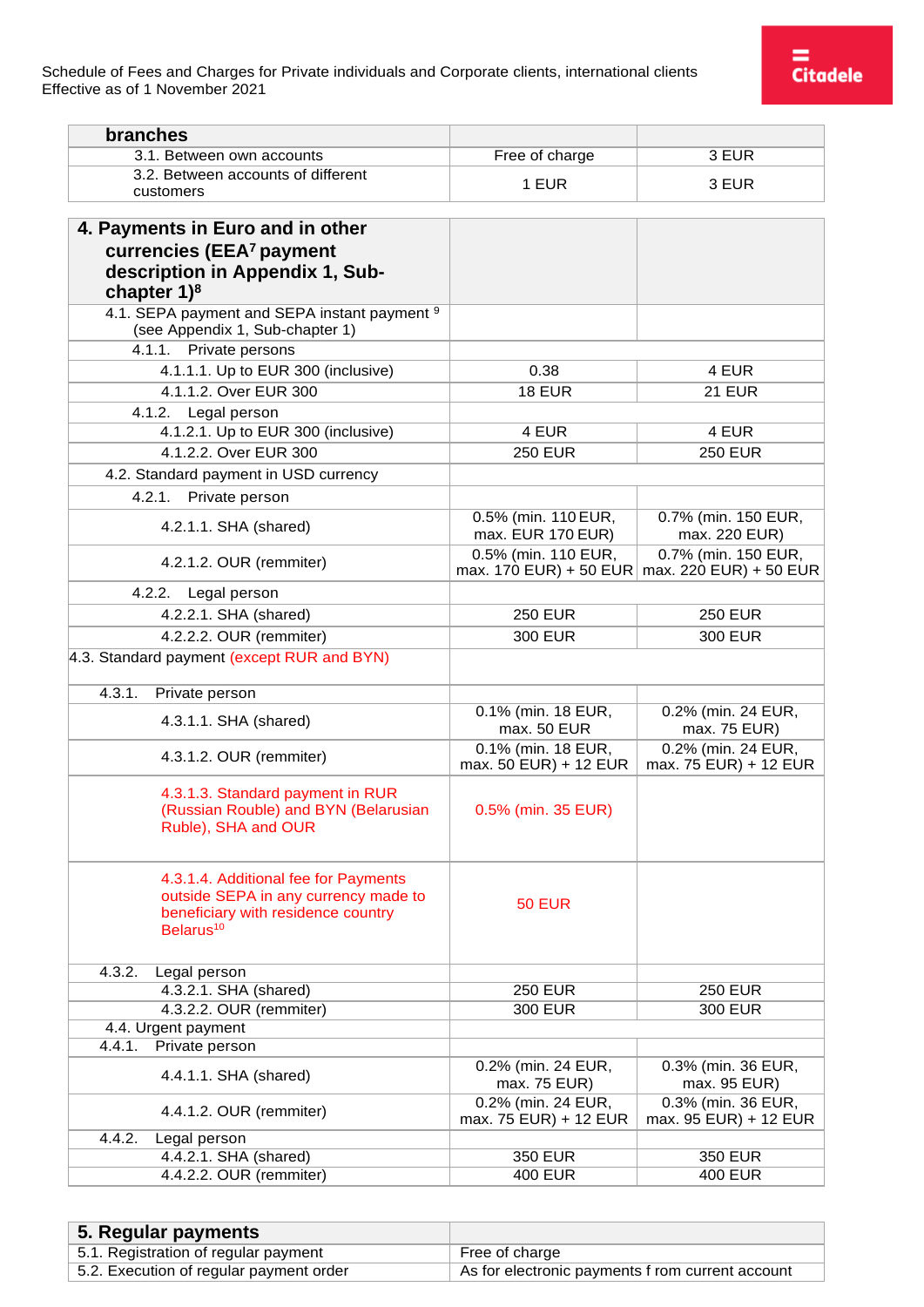<span id="page-4-0"></span> $\frac{7}{7}$  EEA payment-payments in EUR, BGN, CZK, DKK, GBP, HUF, ISK, NOK, PLN, SEK currencies are executed from the account or without opening an account at a payment institution within the EU (European) and EEA (European Economic Area) with the purpose of delivering them to an account opened for the recipient at a payment institution of EEA.

<span id="page-4-2"></span><span id="page-4-1"></span> $8$  Leg al persons, non-residents of Lithuania and Latvia, has access only to payments in EUR, RUB and CHF currencies. 9 SEPA instant payment is available only in Online Banking and mobile app. Information about the maximum amount of the SEPA instant payments is available on the website orin the branch.

<sup>10</sup> The fee is taken in addition to the fee for Payments in foreign currency and Euro payments to another bank.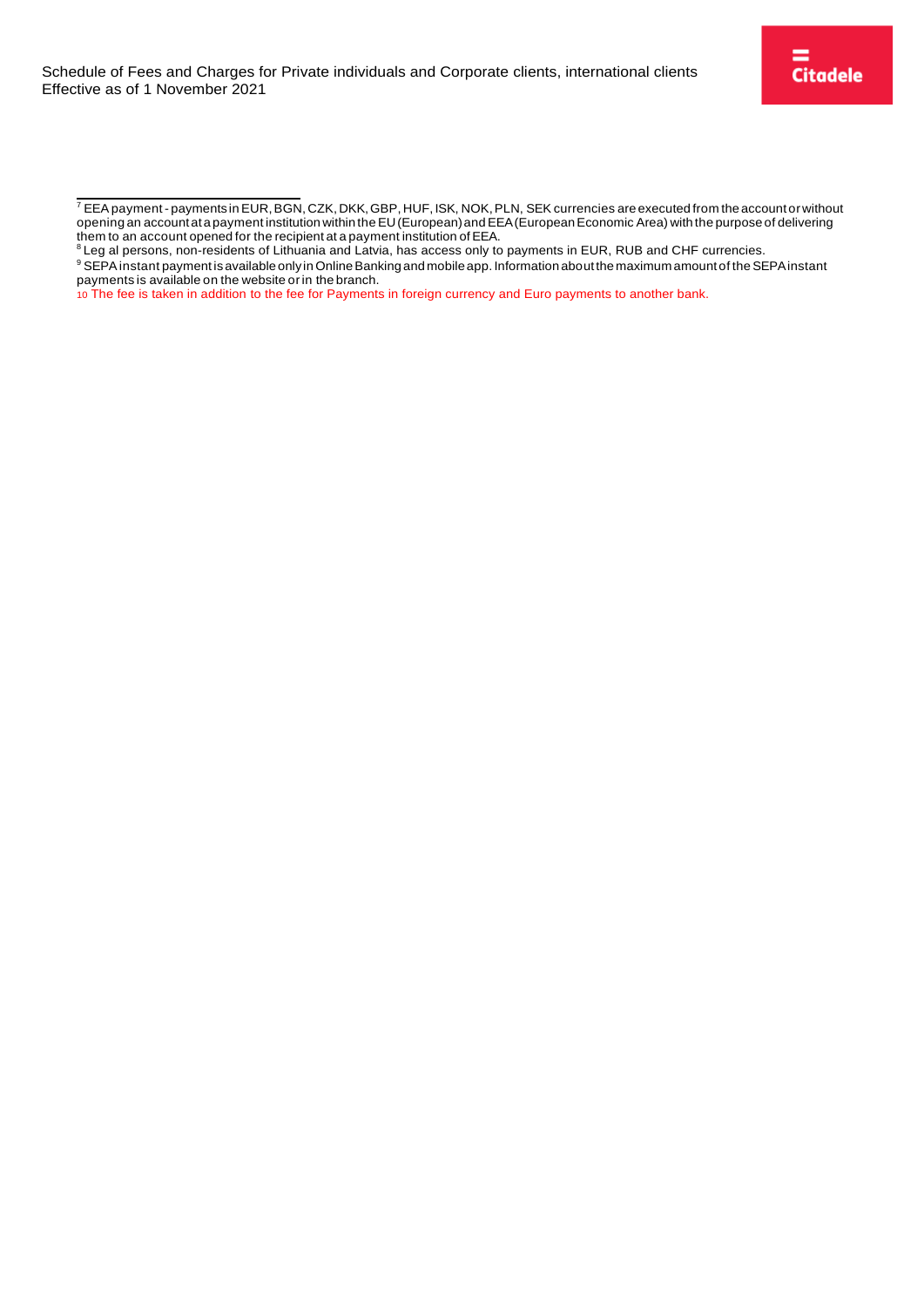| 6. Incoming transfer to account 10 (see<br>Appendix No 1, Sub-chapter 1)      |                                                                              |
|-------------------------------------------------------------------------------|------------------------------------------------------------------------------|
| 6.1. From account in Citadele Bank incl. f rom                                | Free of charge                                                               |
| Estonia, Latvia and Lithuania branches, Estonian                              |                                                                              |
| local and $EU$ – payments                                                     |                                                                              |
| 6.2. Incoming payments in foreign currency                                    | 6 EUR or eqiuvalent in payment currency                                      |
| (commission type BEN and SHA)                                                 |                                                                              |
|                                                                               |                                                                              |
| 7. Non-cash currency exchange                                                 | In accordance with Citadele Bank rate, without<br>additional commission f ee |
|                                                                               |                                                                              |
| 8. Investigation of payments                                                  |                                                                              |
| 8.1. Revocation of payments within Citadele<br>bank in Estonia and Latvia     | <b>10 EUR</b>                                                                |
| 8.2. Identif ication and investigation of local and<br>international payments | 80 EUR + the actual costs of f oreign banks                                  |
| 8.3. Revocation of local and international<br>payments                        | 125 EUR $+$ the actual costs of foreign banks                                |

#### **9. Other payment card services**

| <b>Service</b>                                                                                                            | Fee<br><b>EUR</b><br><b>USD</b>                                                                                  |
|---------------------------------------------------------------------------------------------------------------------------|------------------------------------------------------------------------------------------------------------------|
|                                                                                                                           |                                                                                                                  |
| Balance review in ATMs:<br>9.1.                                                                                           |                                                                                                                  |
| in Citadele Bank (Latvia, Estonia) ATMs<br>9.1.1.                                                                         | Free of charge                                                                                                   |
| 9.1.2. in ATMs of otherbanks                                                                                              | 0.32 EUR per statement                                                                                           |
| Unblocking of payment card on customer's<br>9.2.<br>order, which was blocked three times entering<br>incorrect PIN code   | Free of charge                                                                                                   |
| Cash and POS operations' daily or monthly<br>9.3.<br>limit increase above limit set in Pricelist, for<br>one payment card | EUR 7 which is deducted f rom customer's account<br>upon receipt of customer's application and limit<br>increase |
| 9.4.<br>Daily limit for one payment card for cash<br>withdrawal at ATMs and POS terminals:                                |                                                                                                                  |
| 9.4.1. using X smart, Maestro, Mastercard<br>Standard, Mastercard Gold                                                    | 2 200 EUR                                                                                                        |
| using X Inf inite, Visa Platinum<br>9.4.2.                                                                                | 3 000 EUR                                                                                                        |
| Monthly limit for one payment card for cash<br>9.5.<br>withdrawal at ATMs and POS terminals:                              |                                                                                                                  |
| using using X smart, Maestro, Mastercard<br>9.5.1.<br>Standard, Mastercard Gold                                           | 15 000 EUR                                                                                                       |
| using X Inf inite, Visa Platinum<br>9.5.2.                                                                                | 30 000 EUR                                                                                                       |
| Change of card's PIN-code in Citadele ATM or<br>9.6.<br>mobile application                                                | Free of charge                                                                                                   |

### <span id="page-5-0"></span>**Other services related to lending**

**Service Fee** 

<span id="page-5-1"></span> $10$  The commission fee is not charged, if the payment is made to the account of investment fund in Citadele Bank, which is in management of IPAS 'CBL Asset Management'.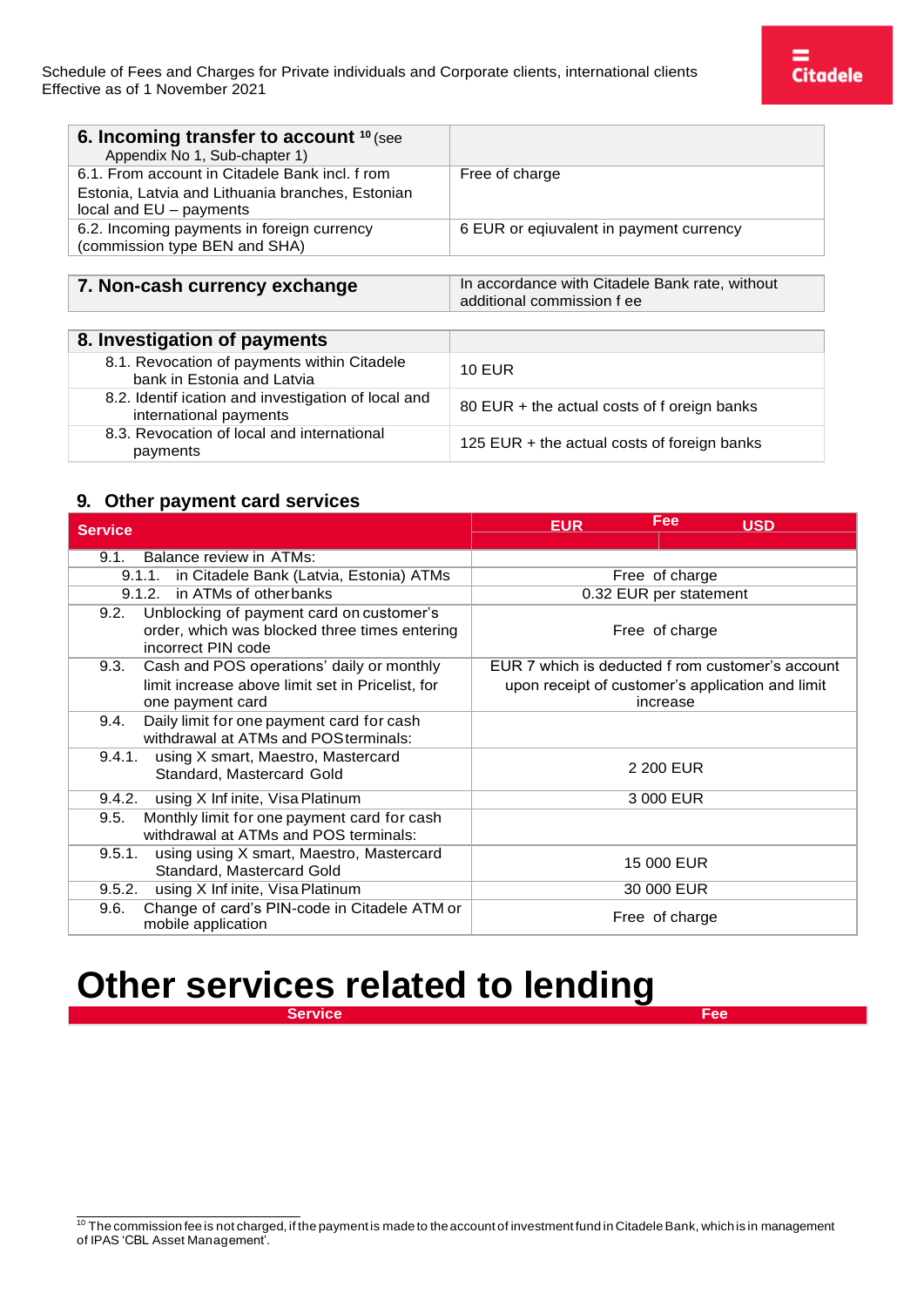| 10. Commission fee for preparation of the documents<br>(int. al. references) $11, 12$ |                                       |
|---------------------------------------------------------------------------------------|---------------------------------------|
| 10.1. Documents sending                                                               | As agreed (min. actual costs + EUR 8) |
| 10.2. Other SWIFT notif ications                                                      | 7 EUR                                 |
| 10.3. Debt claim letter                                                               | 5 EUR                                 |
| 10.4. Contractual penalty for not delivering the insurance policy                     | <b>25 EUR</b>                         |
| 10.5. Service f ee for statement of the annual report f rom the                       |                                       |
| Commercial Register (incl. if the customer is not presented<br>it in time)            | <b>25 EUR</b>                         |

<span id="page-6-0"></span><sup>&</sup>lt;sup>11</sup> If a document must be notarized, customer pay actual expenses of notary service additionaly.

<span id="page-6-1"></span> $12$  If the commission fee for execution of new lending transaction, substantial amendments within lending transaction, refinancing transaction or execution of escrow account agreement is not applied simultaneously.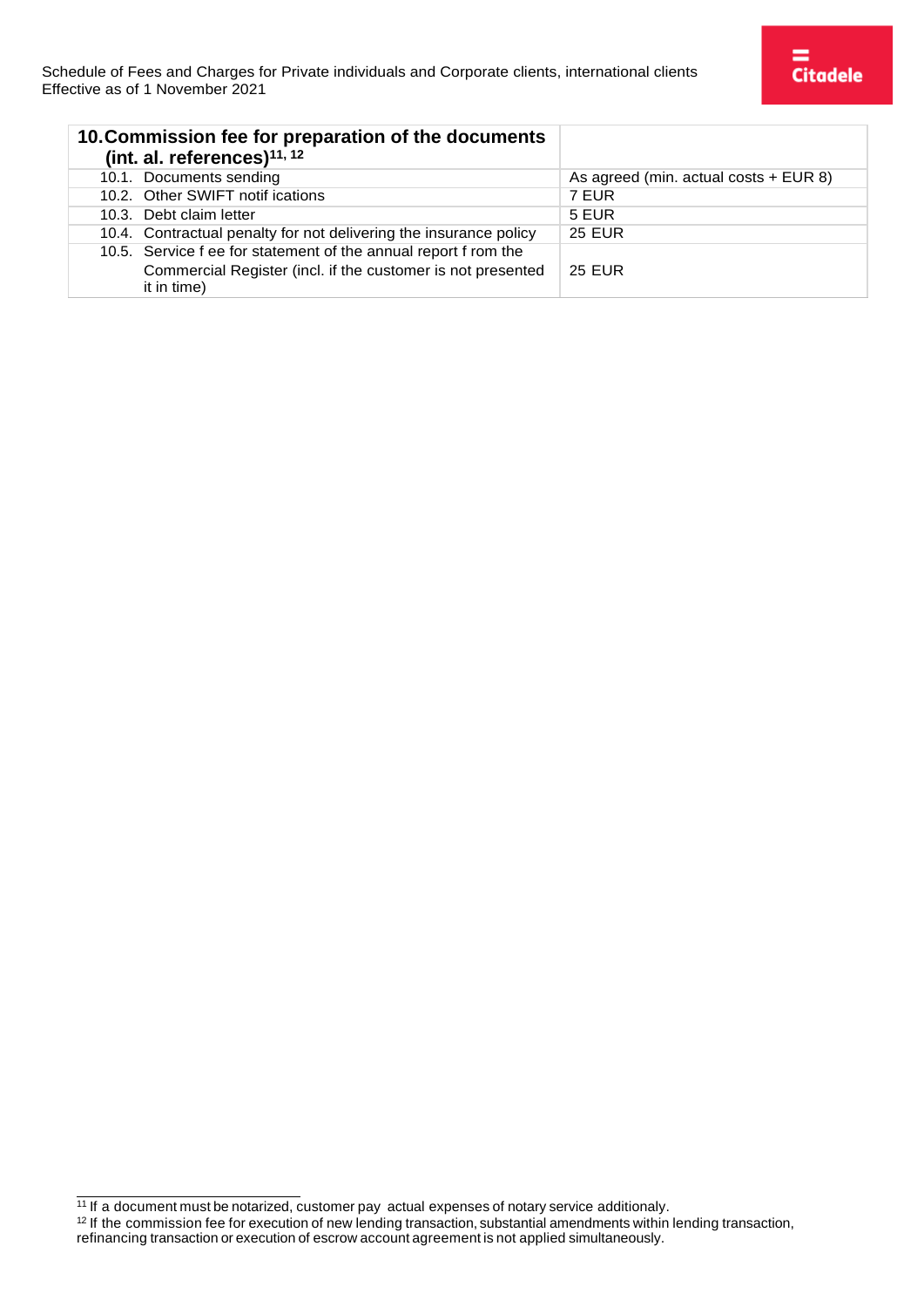### <span id="page-7-0"></span>**Remote account management systems**

| <b>Service</b>                                                                                                                                                                                                                                                                                        | Fee                           |
|-------------------------------------------------------------------------------------------------------------------------------------------------------------------------------------------------------------------------------------------------------------------------------------------------------|-------------------------------|
| 11. Citadele Online Banking                                                                                                                                                                                                                                                                           |                               |
| 11.1. Registration, servicing, ref usal f rom service (closure)                                                                                                                                                                                                                                       | Free of charge                |
| 11.2. Transaction limits                                                                                                                                                                                                                                                                              | See Appendix No 1 paragraph 2 |
| 11.3. Connection of complicated configuration (international<br>customers private persons/legal entities): conf iguration of<br>multiple users authorisation or connection of user, if the<br>user(-s) is (are) not a customer or if the user is customer's<br>authorized person (for legal entities) | <b>20 EUR</b>                 |

| <b>12. Authorization Devices</b>                                                                                                                |                 |
|-------------------------------------------------------------------------------------------------------------------------------------------------|-----------------|
| 12.1. PIN calculator issue, replacement                                                                                                         | <b>20 EUR</b>   |
| 12.2. Unlock of locked PIN calculator (in case locked during the<br>use of Citadele Online Banking)                                             | f ree of charge |
| 12.3. Issue of PIN calculator DIGIPASS, replacement or unlock of<br>locked PIN calculator DIGIPASS (in case locked due to<br>customer's f ault) | 50 EUR          |
| 12.4. Unlock of locked PIN calculator DIGIPASS (in case locked<br>during the use of Citadele Online Banking)                                    | <b>10 EUR</b>   |
| 12.5. Replacement of PIN calculator DIGIPASS due to technical<br>reasons                                                                        | f ree of charge |

| 13. Citadele SMS bank                                              |                |
|--------------------------------------------------------------------|----------------|
| 13.1. Service connection                                           | Free of charge |
| 13.2. Citadele Bank's short message sent to customer <sup>13</sup> | 0.20 EUR       |

# <span id="page-7-1"></span>**Deposits**

| <b>Service</b>                                                 | Fee:                                         |
|----------------------------------------------------------------|----------------------------------------------|
| 14. Savings account +                                          |                                              |
| 14.1. Closure of Savings account+                              | Free of charge                               |
| 14.2. Funds transf er f rom customer's Savings account+:       |                                              |
| 14.2.1. with prior 35 calendar days notice to Citadele Bank    | As for payment f rom current account         |
| 14.2.2. without prior 35 calendar days notice to Citadele Bank | $1\%$ + as for payment f rom current account |

| <b>Service</b>                                                                | Fee            |
|-------------------------------------------------------------------------------|----------------|
| <b>15. Term Deposit</b>                                                       |                |
| 15.1. Maintenance fee for cancelling deposit contract before<br>maturity date | Free of charge |

<span id="page-7-2"></span><sup>13</sup> Commission fee for messages sent by Citadele Bank's is charged fromcustomer's account once per month.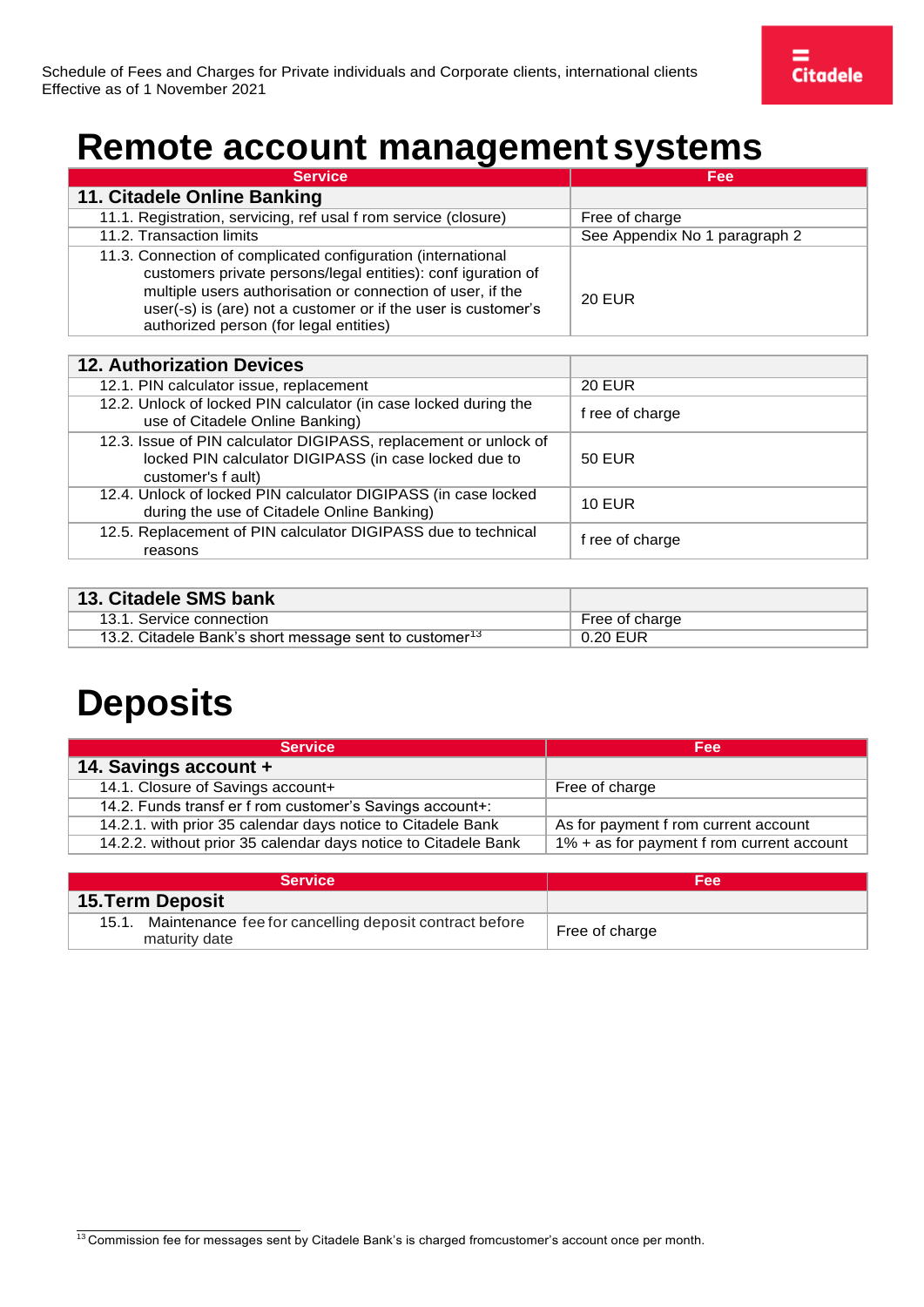# <span id="page-8-0"></span>**Additional services**

| <b>Service</b>                                                                | Fee                   |
|-------------------------------------------------------------------------------|-----------------------|
| 16. Attorneys                                                                 |                       |
| 16.1. Issuing of power of attorney for private persons                        | <b>10 EUR</b>         |
| 16.2. Servicing on the basis of the power of attorney for private             |                       |
| persons:                                                                      |                       |
| 16.2.1. with power of attorney issued by Citadele Bank                        | Free of charge        |
| 16.2.2. verif ication of power of attorney issued outside Citadele<br>Bank 14 | 10 EUR (VAT included) |

| <b>Service</b>                                                       | Fee                                |
|----------------------------------------------------------------------|------------------------------------|
| 17. Certificates, notices, statements, confirmations,                |                                    |
| copies                                                               |                                    |
| 17.1. Copy of a SWIFT message, payment order                         | 5 EUR                              |
| 17.2. Authentication of a copy of abank operation                    | 5 EUR                              |
| 17.3. Account statements preparation and issuing at Citadele Bank    | 5 EUR per calendar month (min.5    |
| upon customer's request:                                             | EUR) 15, 16                        |
| 17.3.1. monthly account statement at the Bank's office               | 5 EUR                              |
| 17.3.2. random account statement at the Bank's office                | 0.35 EUR per page, min 5 EUR       |
| 17.4. Certif icate regarding the existence and status of the one     | 5 EUR                              |
| account                                                              |                                    |
| 17.5. Certif icate regarding the existence and status of the several | <b>10 EUR</b>                      |
| accounts                                                             |                                    |
| 17.6. Certif icate for the auditors                                  | <b>30 EUR</b>                      |
| 17.7. Other certif icates, conf irmations                            | <b>10 EUR</b>                      |
| 17.8. Preparation of standard ref erence <sup>17</sup>               | 15 EUR (VAT included)              |
| 17.9. Non-standard certif icates, conf irmations 18,19               | 30 EUR (VAT included)              |
| 17.10. Copy of bank's documents                                      | <b>10 EUR</b>                      |
| 17.11. Document issue f rom archive                                  | 30 EUR per document (VAT included) |
| 17.12. Issue of copies and statements to the revenue officers        | 0.35 EUR / per page                |
| 17.13. Seizure act processing and execution                          | <b>15 EUR</b>                      |

| <b>Service</b>                               | Fee                          |
|----------------------------------------------|------------------------------|
| 18. Sending bank documents                   |                              |
| 18.1. by post:                               |                              |
| 18.1.1. in Estonia                           | 10 EUR $+$ 0.35 EUR per page |
| 18.1.2. outside Estonia                      | 15 EUR + $0.35$ EUR per page |
| 18.2. Delivering bank documents by a courier | 25 EUR $+$ the actual costs  |

<span id="page-8-4"></span>17 The following types of references considered as stan dard references:

<span id="page-8-6"></span>19 Commission fee can be increased and set individually for non-standard reference that is prepared on more than one page

<span id="page-8-1"></span><sup>&</sup>lt;sup>14</sup> The first verification of power of attorney is performed during office hours of Citadele Bank central office (working days 9:00 – 17:00). Appropriate commissionfee shall be applied form 03.07.2014. in all cases when authorised person wishes to handle transactions on the basis of power of attorney.

<span id="page-8-2"></span>Fee is not charged if power of attorney is presented at the opening of the escrow account and at performing payments within transaction. <sup>15</sup>If account statement is req uested for several months, including calendar month (months) with no turnover in the account, fee for appropriate calendar month (without account turnover) is not applied, taking in account that commission fee shall not be less than minimal fee for account statement, set in Pricelist. If account statement is requested for period with no turnoverin account, onlyminimalfee for account statement shall be applied as set in Pricelist.

<span id="page-8-3"></span><sup>16</sup> It is possible to receive an account statement for a period not exceeding 10 (ten) years from the request.

reference on account condition and/oraccountbalance (balance or available balance) at the moment of reference requestor preparation, condition of payment cards attached to account (active/closed), an d/or on credit limit granted to ac c ount at th e mo ment o f request o r preparation of the reference;

reference on deposit of equity capital in account of new-founded enterprise or increasing of bas ic capital o f an en terpris e, indic ating requisites of the respective cash deposit orthe respective payment received into accoun;

<sup>-</sup> reference on outstanding balance of the for the loan issued according to Lo an for Private Consumption, Co ntract o n Co nsumer Lo an, Contract of Debt Payment for moment of request.

Thereferencewithadditionalinformation,requestedbycustomeror customer'srepresentative,is consideredasnon-standardreference. Reference stating that customerdoes not have consumerlendingobligations is considered as non-standard reference.

<span id="page-8-5"></span><sup>18</sup> Int. al. references for auditors, confirmation of auditor requests and reconciliation statements.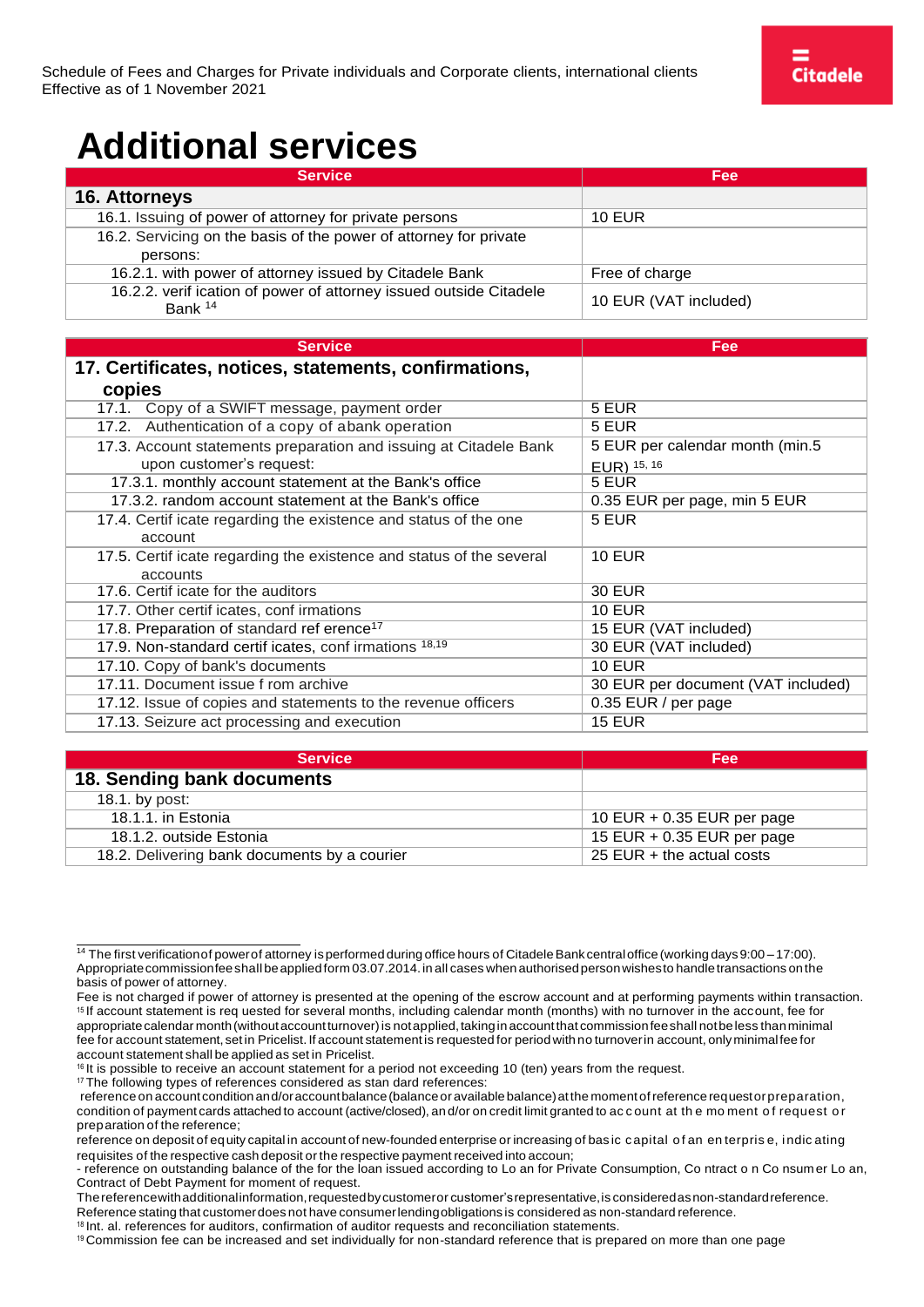# <span id="page-9-0"></span>**Appendix 1 Fees applianceconditions**

### **1) Payments**

Terms for submission and execution of payments, special conditions:

|                                                         | Order<br>submission time <sup>1</sup>     | <b>Special conditions</b>                                                           | <b>Execution day</b>                                                                                                                |
|---------------------------------------------------------|-------------------------------------------|-------------------------------------------------------------------------------------|-------------------------------------------------------------------------------------------------------------------------------------|
|                                                         | (Estonian time)                           |                                                                                     |                                                                                                                                     |
| Money transf ers within the                             |                                           |                                                                                     | the same banking day                                                                                                                |
| Citadele group                                          | before 17:00                              |                                                                                     |                                                                                                                                     |
| Regular transfer to another bank:                       |                                           |                                                                                     |                                                                                                                                     |
| <b>EUR: SEPA Instant</b>                                | Without                                   |                                                                                     | Immediately af ter acceptance                                                                                                       |
| payment                                                 | restrictions                              |                                                                                     |                                                                                                                                     |
| EUR: SEPA                                               | bef ore 15:45                             | Only SHA allowed. OUR<br>accepted in case of<br>payment with currency<br>conversion | the same banking day                                                                                                                |
| USD, CNY                                                | individually, inf ormation f rom the Bank |                                                                                     |                                                                                                                                     |
| <b>BYN, RUB</b>                                         | bef ore 17:00                             | RUB-only OUR is allowed                                                             | next banking day                                                                                                                    |
| GBP, DKK, NOK, SEK,<br>PLN, CAD, CHF, JPY,              |                                           |                                                                                     | day af ter the next banking day                                                                                                     |
| KZT, CZK                                                | bef ore 17:00                             |                                                                                     |                                                                                                                                     |
| NZD, AUD                                                | bef ore 14:00                             |                                                                                     | day af ter the next banking day                                                                                                     |
| Urgent transfer to another bank:                        |                                           |                                                                                     |                                                                                                                                     |
| <b>EUR (including Urgent</b><br>Estonian Local payment) | bef ore 16:00                             |                                                                                     | the same banking day                                                                                                                |
| CAD, CHF                                                | bef ore 12:00                             |                                                                                     | the same banking day                                                                                                                |
| GBP, DKK, NOK, SEK,<br>JPY, PLN, CZK                    | bef ore 14:00                             |                                                                                     | next banking day                                                                                                                    |
| <b>NZD</b>                                              | bef ore 16:00                             |                                                                                     | day af ter the next banking day                                                                                                     |
| <b>AUD</b>                                              | bef ore 11:00                             |                                                                                     |                                                                                                                                     |
| Incoming transfers into account:                        |                                           |                                                                                     |                                                                                                                                     |
| EUR, GBP, DKK, NOK,<br>SEK, PLN, CZK                    | bef ore 17:00                             |                                                                                     | on the same bank day if the bank<br>has received inf ormation on the<br>payment into the correspondent<br>account of Citadele banka |
| in other foreign currency                               | bef ore 17:00                             |                                                                                     | on the next bank day af ter<br>transf erring f unds into<br>correspondent account of Citadele<br>banka                              |

<sup>1</sup>Banking day – Monday, Tuesday, Wednesday, Thursday, Friday f rom 9.00 to 17.00, excluding official holidays of Republic of Estonia.

#### Commisions:

**SHA** – Citadele commission f ee is paid by the payer (in addition to the amount transf erre), but benef iciary's account is credited by the amount transf erred less any commission f ees of charged by the correspondent and intermediary banks.

In case of SHA, but benef iciary bank ensures delivery of f ull amount of PSL payment into benef iciary`s account, excepting when the benef iciary bank has agreed with the benef iciary the commission may be withheld f rom the incoming amount.

**OUR** – banks' commission f ee is paid by the payer. Citadele Bank withholds commission f ees of Citadele bank and correspondent bank at the moment of payment f rom the payers account (in addition to the amount transf erred). If the benef iciary bank or intermediary bank requests Citadele Bank to pay its any commission f ee, Citadele shall withhold it f rom the customer's account under the acceptance-f ree procedure.

**BEN** – banks' commission f ee is paid by the benef iciary.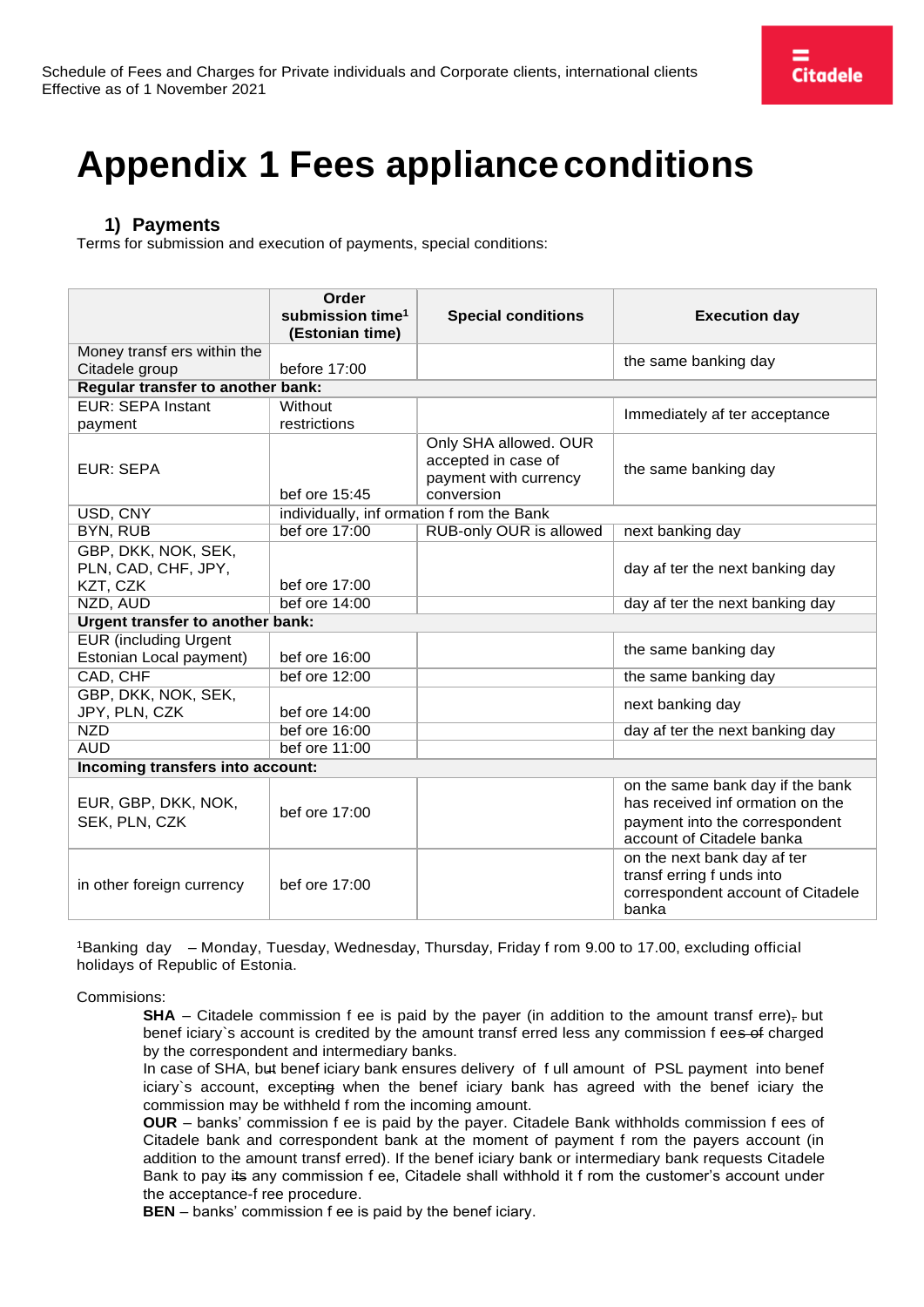Schedule of Fees and Charges for Private individuals and Corporate clients, international clients Effective as of 1 November 2021

European payments (EU regulated payments, SEPA) are payments in EUR currency within the European Union (as well as Iceland, Switzerland, Liechtenstein and Norway). In order for such payment type to be perf ormed, one must specif y the following details in the payment order:

- Recipient's IBAN account number,
- Commission type SHA (shared);
- Payment type standard.

Citadele Bank is responsible if the recipient bank has not perf ormed the instructions of Citadele Bank that are necessary to execute a payment regulated by the EU for the reasons beyond the control of Citadele Bank.

SEPA Instant payment <sup>[20](#page-10-0)</sup> - payment in EUR currency sent to the benef iciary Bank that ir participant of Instant payment system.

#### **2) REMOTE ACCOUNT MANAGEMENT SYSTEMS**

All authorisation devices are grouped into following authorisation device categories:

| <b>Authorisation device</b><br>category | Daily debit turnover, EUR           |
|-----------------------------------------|-------------------------------------|
| <b>MEDIUM</b>                           | 60 000,00 EUR (sixty thousand EUR)  |
| <b>INDIVIDUAL</b>                       | 10 000 000,00 EUR (ten million EUR) |

All authorisation devices are categorised into as follows:

| Authorisation device Authorisation device<br>category |                                                                             |
|-------------------------------------------------------|-----------------------------------------------------------------------------|
| MEDIUM                                                | DIGIPASS GO3                                                                |
| <b>INDIVIDUAL</b>                                     | Mobile $ID^{21}$<br>E-signature<br>DIGIPASS 320 (and older DIGIPASS models) |

Following batch limits (limit of several payments approval with single authorization code) are set for authorization device categories:

| <b>Authorisation device</b> |                         | <b>Batch limit</b>                  |
|-----------------------------|-------------------------|-------------------------------------|
| category                    | (number of<br>payments) | (total amount of payments)          |
| MEDIUM <sup>1</sup>         | 50 (f if ty)            | 60 000,00 EUR (sixty thousand EUR)  |
| INDIVIDUAL <sup>1,2</sup>   | 500 (f ive hundred)     | 2 000 000,00 EUR (two millions EUR) |

<sup>1</sup> Number of payments for DIGIPASS 780 is 500 (f ive hundred)

<sup>2</sup>Number of payments for Digipass 320 and older devices is 50 (f if ty)

<span id="page-10-0"></span><sup>20</sup> In case EUR payment ismade to the Bank that is not participant of Instant payment systemor payment can't be processed as SEPA Instant payment due to technical or any other restrictions, then it will be processed as SEPA Credit transfer automatically. Bank is entitled to set maximum allowed SEPA Inst payment amount limit as well as impose any additional limitations for payment processing as SEPA Instant payment. Information about themaximum SEPAInst payment amountlimit is available in Bank's homepage [www.citadele.lv](http://www.citadele.lv/) and in customer service centres.

<span id="page-10-1"></span><sup>21</sup> If Mobile ID or E-signature is not listed in Online banking contract, then Mobile ID or E-signature has limits of res pectiv e authorizati on device listed in contract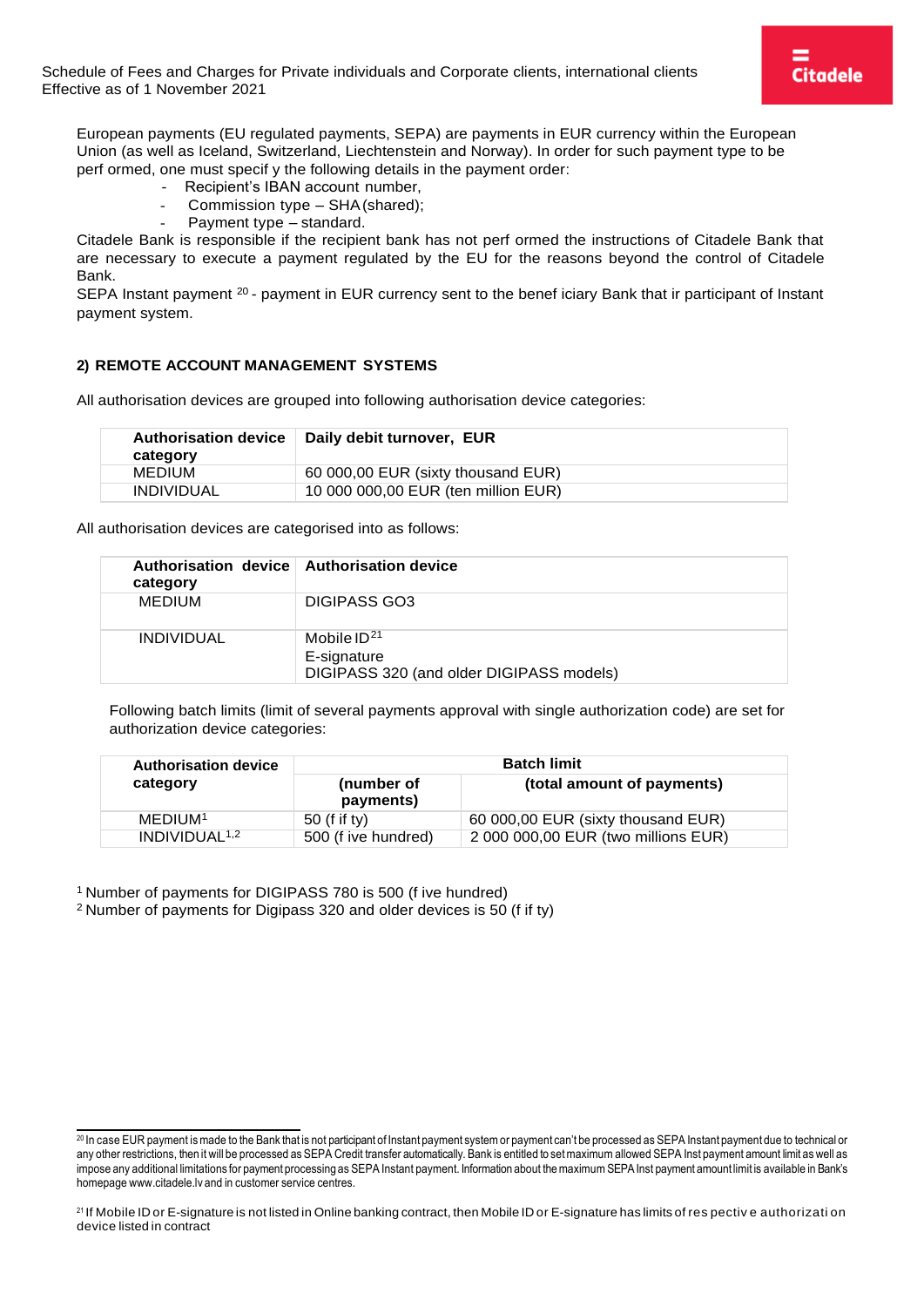# <span id="page-11-0"></span>**Appendix 2 Products and services that are no longer offered**

### **PAYMENT CARDS[22](#page-11-1)**

#### **1. Maestro**

|                                                                                                                           | <b>Payment card</b>               |                                            | Offer for up to 18-years-olds          |                                       |
|---------------------------------------------------------------------------------------------------------------------------|-----------------------------------|--------------------------------------------|----------------------------------------|---------------------------------------|
| <b>Currency</b>                                                                                                           | <b>EUR</b>                        | <b>USD</b>                                 | <b>EUR</b>                             | <b>USD</b>                            |
| Fee for card                                                                                                              | 4.50 EUR per<br>month             | 4.50 USD per<br>month                      | 1 EUR per<br>month                     | 1 USD                                 |
| Fee for supplementary card                                                                                                | 4.50 EUR per<br>month             | 4.50 USD per<br>month                      |                                        | Not offered                           |
| Commission<br>fee<br>for<br>goods<br>and<br>services purchases                                                            | Free of charge                    |                                            |                                        | Free of charge                        |
| Cash deposit in ATM-s of Citadele                                                                                         | Free of charge                    |                                            |                                        | Free of charge                        |
| Cash withdrawal in other banks                                                                                            | 3% of the sum,<br>min. 2 EUR      | 3% of the<br>sum,<br>min. 5 USD            | 3% of the<br>sum,<br>min. 2 EUR        | 3% of the sum,<br>min. 5 USD          |
| Cash withdrawal in Citadele Bank<br><b>ATMs</b>                                                                           | Free of charge                    | 3% of the<br>sum,<br>min. 5 USD            | Free of charge                         | 3% of the sum,<br>min. 5 USD          |
| Cash withdrawal in ATMs of other<br>banks in Estonia and outside of<br>Estonia                                            | 3% of the sum,<br>min. 2 EUR      | 3% of the<br>sum,<br>min. 5 USD            | 3% of the<br>sum, min. 2<br><b>EUR</b> | 3% of the sum,<br>min. 5 USD          |
| Interest for unauthorised negative<br>balance (per day)                                                                   | 0.06%                             | 0.06%                                      | 0.06%                                  | 0.06%                                 |
| Payment f rom account                                                                                                     |                                   | as outgoing payments f rom Current account |                                        |                                       |
| Unblocking of payment card on<br>customer's order, which was blocked<br>three times entering incorrect PIN<br>$code^{23}$ | 2 EUR                             | 3 USD                                      | 2 EUR                                  | 3 USD                                 |
| Currency exchange mark-up f ee                                                                                            | 2%                                |                                            | 2%                                     |                                       |
| Balance review:                                                                                                           |                                   |                                            |                                        |                                       |
| - in Citadele banka (Estonia, Latvia)<br><b>ATM</b> network                                                               | Free of charge                    |                                            |                                        | Free of charge                        |
| - in ATM networks of other banks (if<br>the service is available f rom ATM)                                               | 0.32 EUR/per<br>inquiry/statement | 0.50 USD/<br>per inquiry/<br>statement     | 0.32 EUR/per<br>inquiry/<br>statement  | 0.50 USD/per<br>inquiry/<br>statement |

#### **2. Mastercard cards**

|                                                           | <b>Mastercard Standard</b>  |                             | <b>Mastercard Gold</b>      |                                       |
|-----------------------------------------------------------|-----------------------------|-----------------------------|-----------------------------|---------------------------------------|
| <b>Currency</b>                                           | <b>EUR</b>                  | <b>USD</b>                  | <b>EUR</b>                  | <b>USD</b>                            |
| Fee for card                                              | 7 EUR                       | 7 USD                       | <b>15 EUR</b>               | <b>15 USD</b>                         |
| Fee for supplementary card                                | 7 EUR                       | 7 USD                       | <b>15 EUR</b>               | <b>15 USD</b>                         |
| Commission fee for goods and services<br>purchase         | 0.5%<br>(min 0.15 EUR)      | 0.5%<br>(min 0.20 USD)      | 0.5%<br>(min 0.15 EUR)      | 0.5%<br>(min 0.20<br>USD)             |
| Cash deposit in ATM-s of Citadele                         | Free of charge              |                             | Free of charge              |                                       |
| Cash withdrawal in other bank, in<br>ATM's of other banks | 3% of the sum,<br>min 3 EUR | 3% of the sum,<br>min 5 USD | 3% of the sum,<br>min 3 EUR | 3% of the<br>sum, min 5<br><b>USD</b> |

<span id="page-11-1"></span> $\frac{22}{2}$ New, ren ewed and replaced cards are not longer issued from 01.11.2019.

<span id="page-11-2"></span> $23$  Service is available one in 24 hour period.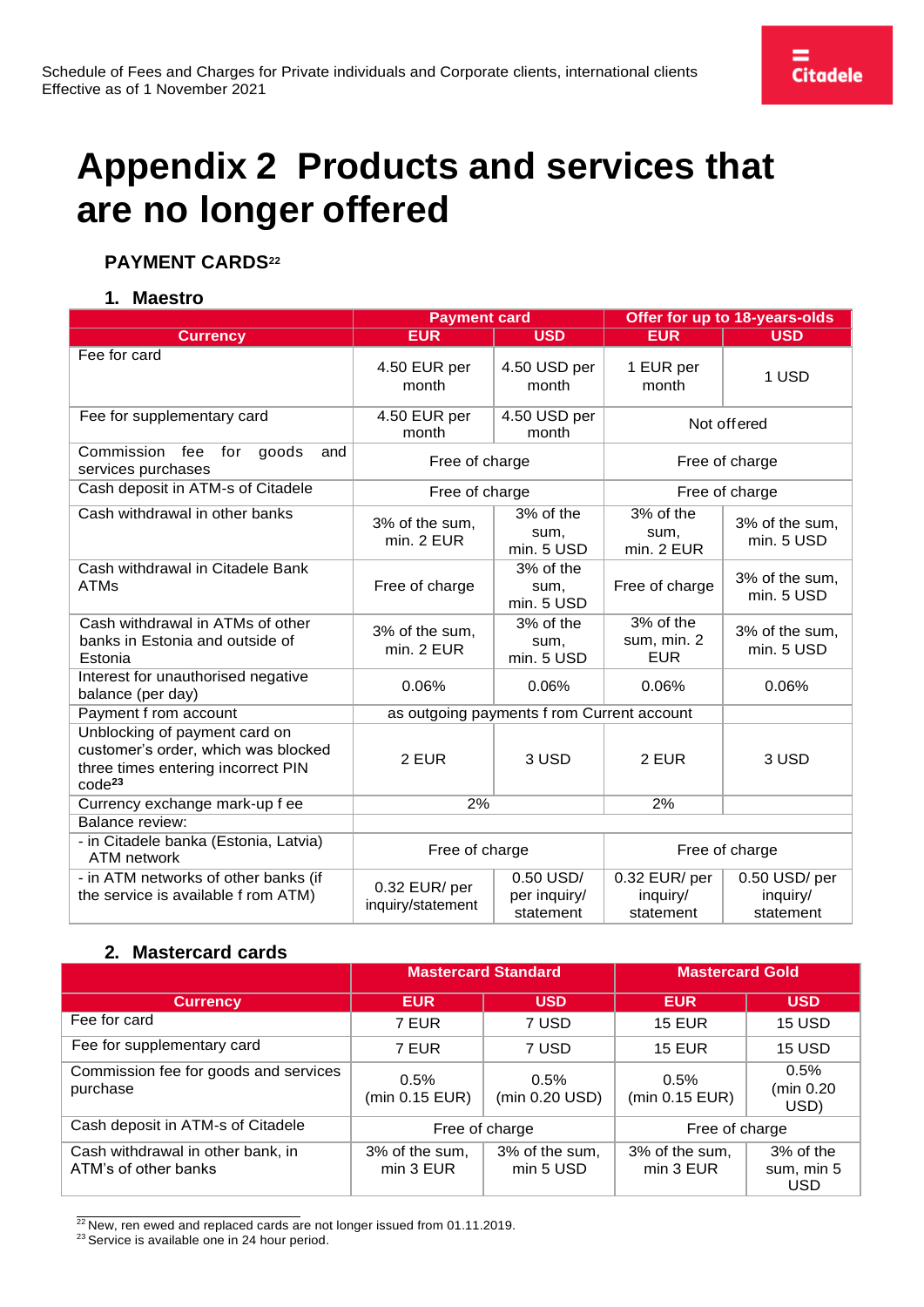| Balance review:                                                                                     |                                                               |                          |                                                                   |                          |
|-----------------------------------------------------------------------------------------------------|---------------------------------------------------------------|--------------------------|-------------------------------------------------------------------|--------------------------|
| in Citadele banka (Estonia, Latvia) ATM<br>network                                                  | Free of charge                                                |                          | Free of charge                                                    |                          |
| in ATM networks of other banks (if the<br>service is available f rom ATM)                           | 0.32 EUR/per<br>inguiry/                                      | 0.50 USD/per<br>inquiry/ | 0.32 EUR/per<br>inguiry/                                          | 0.50 USD/per<br>inquiry/ |
|                                                                                                     | statement                                                     | statement                | statement                                                         | statement                |
| Amount of credit limit                                                                              | Individually                                                  |                          | Individually                                                      |                          |
| Credit interest (per annum)                                                                         | 22%                                                           |                          | 22%                                                               |                          |
| Interest on spent credit limit until the<br>15th date of the next month                             | $0\%$                                                         |                          | $0\%$                                                             |                          |
| Minimum instalment                                                                                  | 5% of spent overdraf t amount and<br>100% excess expenditure  |                          | 5% of spent overdraft amount<br>and 100% excess expenditure       |                          |
| Annual interest rate for the late                                                                   |                                                               |                          |                                                                   |                          |
| payments (higher annual credit interest<br>rate additionally to the annual credit<br>interest rate) | 20%                                                           |                          | 20%                                                               |                          |
| Interest for unauthorised negative<br>balance (per day)                                             | 0.06%                                                         |                          | 0.06%                                                             |                          |
| Payment f rom account                                                                               | According to the fees for outgoing<br>payment + 3% of the sum |                          | According to the f ees for<br>outgoing payment + 3% of the<br>sum |                          |
| Currency exchange mark-up f ee                                                                      | 2%                                                            |                          | 2%                                                                |                          |
| Unblocking of payment card on                                                                       |                                                               |                          |                                                                   |                          |
| customer's order, which was blocked<br>three times entering incorrect PIN<br>$code^{24}$            | 2 EUR                                                         | 3 USD                    | 2 EUR                                                             | 3 USD                    |
| Concierge service <sup>25</sup>                                                                     | Not off ered                                                  |                          | 200 EUR per<br>year                                               | 300 USD per<br>year      |

### **3. Visa Platinum**

|                                                                                                   | <b>Visa Platinum</b>                                            |                           |  |
|---------------------------------------------------------------------------------------------------|-----------------------------------------------------------------|---------------------------|--|
| <b>Currency</b>                                                                                   | <b>EUR</b>                                                      | <b>USD</b>                |  |
| Fee for card                                                                                      | 250 EUR per annum                                               | 350 USD per annum         |  |
| Fee for supplementary card                                                                        | 125 EUR per annum                                               | 175 USD per annum         |  |
| Commission fee for goods and<br>services purchase                                                 | 0.5%                                                            | 0.5%                      |  |
| Cash withdrawal in other bank, in<br>ATM's of other banks                                         | 3% of the sum, min. 5 EUR                                       | 3% of the sum, min. 5 USD |  |
| Cash withdrawal in Citadele Bank<br>ATMs in Latvia                                                | 3% of the sum, min. 3 EUR                                       | 3% of the sum, min. 5 USD |  |
| Payment f rom account                                                                             | As f rom payment account+3%                                     |                           |  |
| Amount of credit limit                                                                            | Individually                                                    |                           |  |
| Credit interest (per annum):                                                                      | 18%                                                             |                           |  |
| Interest rate for the spent credit limit<br>till the 15th date of the next month                  | 0%                                                              | 0%                        |  |
| Interest on spent credit limit until the<br>15th date of the next month                           |                                                                 | 0%                        |  |
| Minimum instalment                                                                                | 5% of the used credit limit amount + 100% of excess expenditure |                           |  |
| Annual late payment interest rate                                                                 |                                                                 | 20%                       |  |
| Interest for unauthorised negative<br>balance (per day)                                           | 0.06%                                                           |                           |  |
| Interest rate (per annum) for<br>collateral deposit which serves as<br>collateral for credit card | interest rate applicable for term deposit in accordant currency |                           |  |
| Annual f ee for Priority Pass                                                                     | Free of charge                                                  |                           |  |
| Currency exchange mark-up f ee                                                                    | 2%                                                              |                           |  |
| Balance review:                                                                                   |                                                                 |                           |  |

<span id="page-12-0"></span><sup>24</sup> Service is available one in 24 hour period.

<span id="page-12-1"></span><sup>25</sup> Service fee is applied for each payment card (incl. Sup plementary card) / cardholder linked to Concierge Service.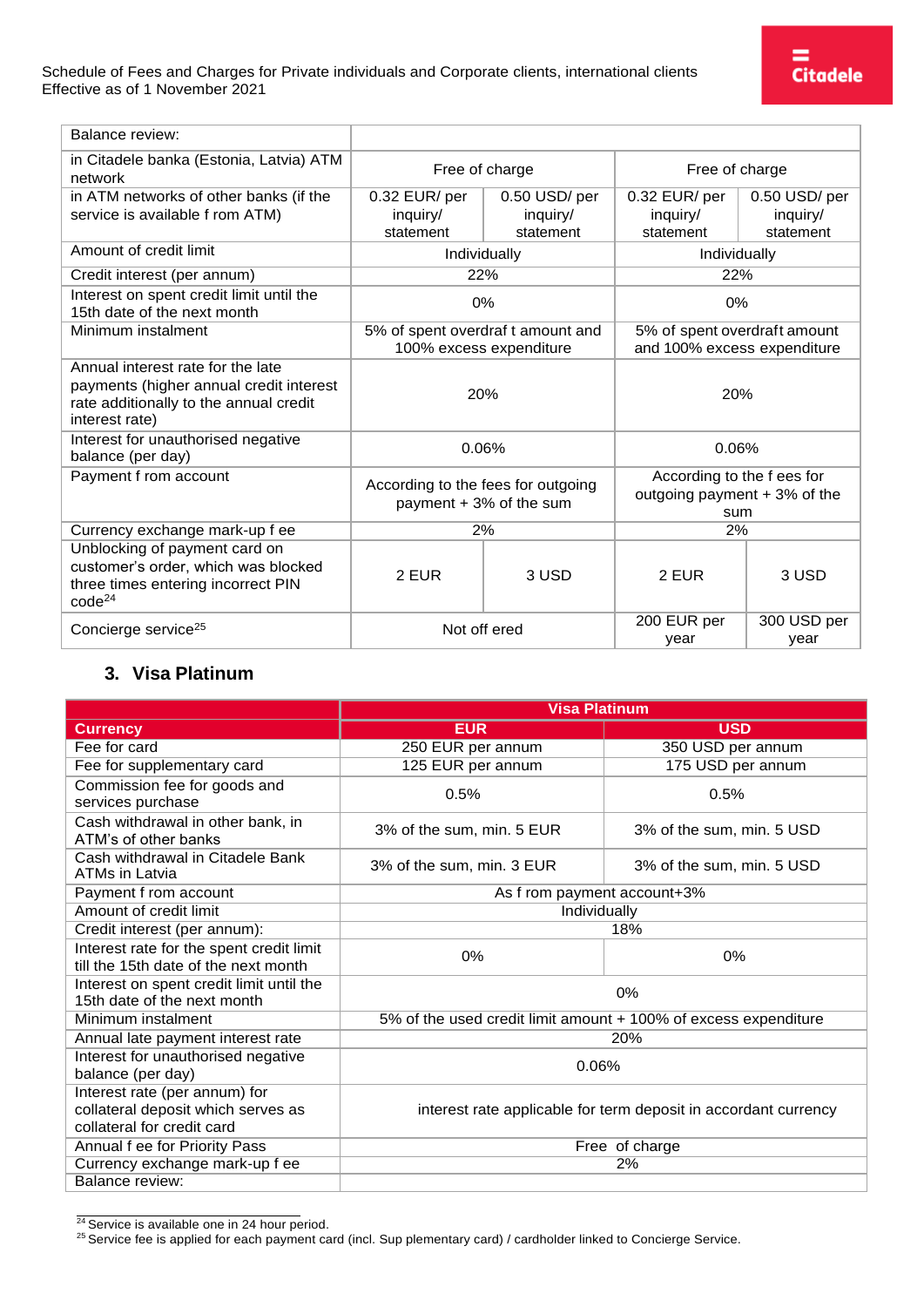| in Citadele banka (Estonia,<br>Latvia) ATM network                          | Free of charge                      |                                     |
|-----------------------------------------------------------------------------|-------------------------------------|-------------------------------------|
| in ATM networks of other banks<br>(if the service is available from<br>ATM) | 0.32 EUR/ per inquiry/<br>statement | 0.50 USD/ per inquiry/<br>statement |
| Fee for 1 person's visit at Priority<br>Pass VIP lounge at the airport      | 30 EUR (VAT included)               |                                     |
| Concierge service                                                           | Free of charge                      |                                     |

# **Lending**

#### **Mortgage Loan for private persons**

| <b>Service</b>                          | <b>Fee</b>                                                                                |
|-----------------------------------------|-------------------------------------------------------------------------------------------|
| 18.3. Contract f ee                     | 2% of the loan amount, min 210 EUR                                                        |
| 18.4. Execution of amendments:          |                                                                                           |
| 18.4.1. additional loan amount granting | 2% of the loan amount, min 210 EUR                                                        |
| payment date change<br>18.4.2.          | 30 EUR                                                                                    |
| 18.4.3. other amendments $26$           | <b>100 EUR</b>                                                                            |
| 18.5. Fee for an advanced repayment     | the amount of 3 months' interest (will not be<br>applied in case of a notice of 3 months) |

#### **Bank Guarantee**

| <b>Service</b>                                                                                                                                                       | Fee                                                                                                          |
|----------------------------------------------------------------------------------------------------------------------------------------------------------------------|--------------------------------------------------------------------------------------------------------------|
| 18.6. Consideration of an application for guarantee / Consideration<br>of amendments                                                                                 | Free of charge                                                                                               |
| 18.7. Preparation of agreement on issuance of bank guarantee (s)<br>and other related documents                                                                      | Free of charge                                                                                               |
| 18.8. Issuance of a guarantee/ increase in guarantee amount/<br>increase in guarantee term:                                                                          |                                                                                                              |
| 18.8.1.<br>if the security is cash assets (except deposit)                                                                                                           | 0.3% of guarantee amount / of<br>guarantee amount regarding which<br>amendments are made to (min 100<br>EUR) |
| 18.8.2.<br>if the security is deposit                                                                                                                                | 0.8% of guarantee amount / of<br>guarantee amount regarding which<br>amendments are made to (min 100<br>EUR) |
| other security <sup>27</sup><br>18.8.3.                                                                                                                              | 0.8% of guarantee amount / of<br>guarantee amount regarding which<br>amendments are made to (min 150<br>EUR) |
| 18.9. Amendments to guarantee (except increase in guarantee<br>amount, increase in guarantee term), amendments to the<br>agreement on issuance of bank guarantee (s) | <b>75 EUR</b>                                                                                                |
| 18.10. Utilization of a guarantee:                                                                                                                                   |                                                                                                              |
| 18.10. 1. if the security is cash assets (except deposit)                                                                                                            | 0.8% annual of guarantee amount                                                                              |
| 18.10. 2. if the security is deposit<br>18.10. 3. other security                                                                                                     | 0.8% annual of guarantee amount<br>Shall be specif ied separately for each<br>application                    |
| 18.11. Execution of promissory note about guarantee issue                                                                                                            | <b>50 EUR</b>                                                                                                |
| 18.12. Additional commission f ee for urgent execution of guarantee,<br>its amendments, conf irmation during 1 working day                                           | <b>50 EUR</b>                                                                                                |
| 18.13. Preparation and reconciliation of the guarantee's draf t<br>(applicable if guarantee is not issued)                                                           | <b>50 EUR</b>                                                                                                |
| 18.14. Payment under guarantee/ Processing of payment demand                                                                                                         | 0.2% of the amount to be repaid, min<br><b>200 EUR</b>                                                       |

<span id="page-13-0"></span><sup>&</sup>lt;sup>26</sup> If amendments are initiated by the bank, fee is not applied.

<span id="page-13-1"></span> $^{27}$ This commission is not ap plied to ap plications for guarantee issuance within the scope of guarantee line.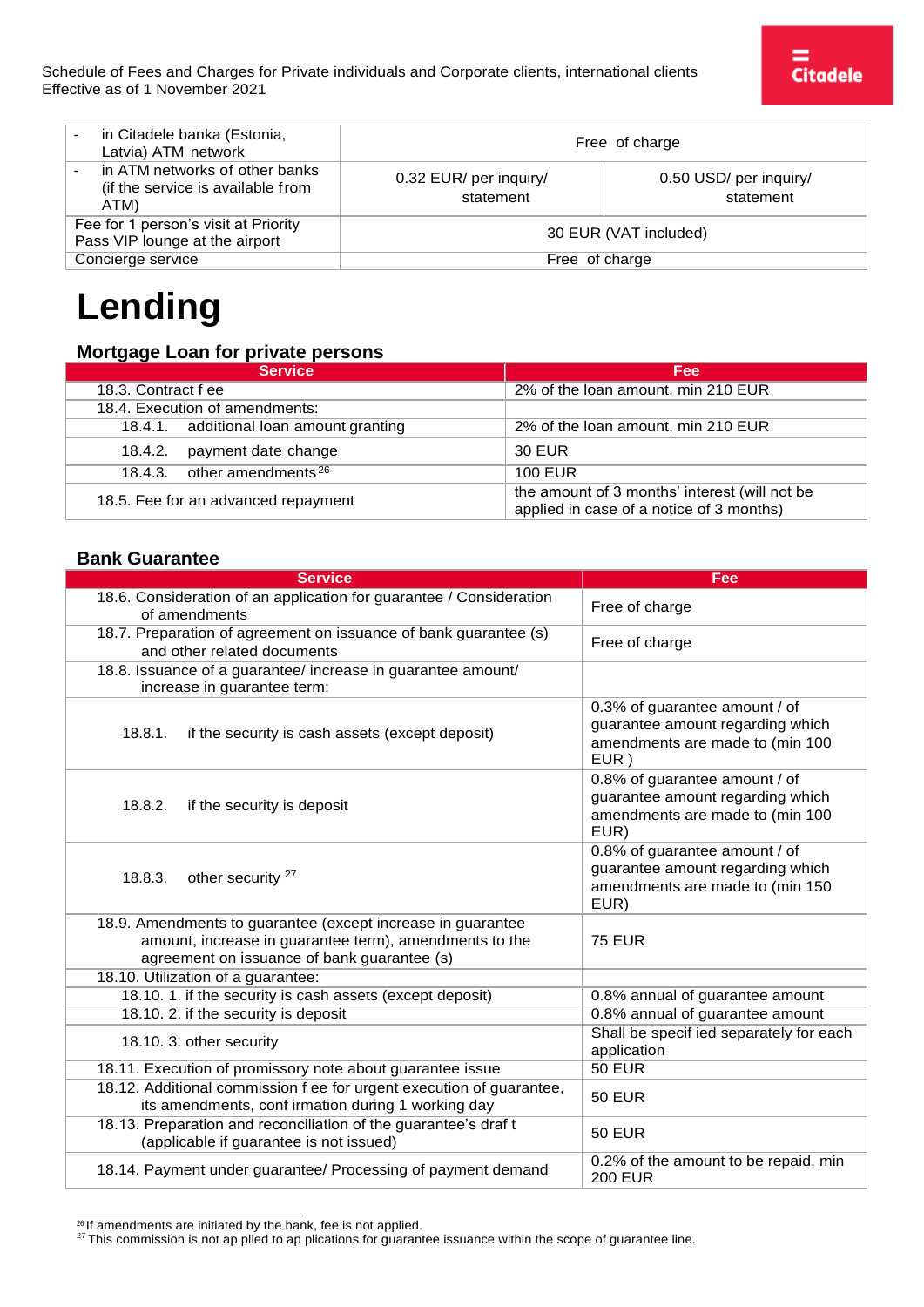| 18.15. Advising of guarantee issued by another bank                                                       | 0.1% of guarantee amount (min 85<br>EUR, max 500 EUR) |
|-----------------------------------------------------------------------------------------------------------|-------------------------------------------------------|
| 18.16. Notification on amendments to the guarantee issued by<br>another bank, revocation of the guarantee | <b>75 EUR</b>                                         |
| 18.17. Preparation and sending of the claim under the guarantee, on<br>behalf of the customer             | 0.1%, min 150 EUR                                     |
| 18.18. Review and confirmation of the authenticity of the guarantee<br>issued by the other bank           | <b>40 EUR</b>                                         |
| 18.19. Revocation of the guarantee bef ore expiry date                                                    | <b>25 EUR</b>                                         |
| 18.20. Postal charges                                                                                     | actual expenses + 10 EUR                              |
| 18.21. Notification by SWIFT, at issue of the guarantee                                                   | <b>20 EUR</b>                                         |
| 18.22. Other correspondence by SWIFT                                                                      | <b>10 EUR</b>                                         |

### **Import Letter of Credit**

| Fee                                     |
|-----------------------------------------|
| Free of charge                          |
| 0.25% of the amount of import letter of |
| credit (min 170 EUR)                    |
| <b>75 EUR</b>                           |
|                                         |
|                                         |
|                                         |
| 50 EUR                                  |
|                                         |
| <b>50 EUR</b>                           |
|                                         |
| 0.2% of amount of documents (min)       |
| 170 EUR)                                |
| <b>70 EUR</b>                           |
| <b>40 EUR</b>                           |
| <b>50 EUR</b>                           |
| <b>20 EUR</b>                           |
| <b>25 EUR</b>                           |
| <b>50 EUR</b>                           |
| <b>20 EUR</b>                           |
|                                         |

### **Export Letter of Credit**

| <b>Service</b>                                                                                                                  | Fee                                                            |
|---------------------------------------------------------------------------------------------------------------------------------|----------------------------------------------------------------|
| 18.36. Preliminary notif ication on issuance of export letter of credit                                                         | <b>40 EUR</b>                                                  |
| 18.37. Notification on issuance of export letter of credit                                                                      | 0.1% of the amount of export letter of                         |
|                                                                                                                                 | credit (min 85 EUR, max 430 EUR)                               |
| 18.38. Processing and reconciliation of the draf t of export letter of<br>credit                                                | <b>50 EUR</b>                                                  |
| 18.39. Amendments to provisions of export letter of credit, revocation<br>or cancellation of unutilised export letter of credit | <b>75 EUR</b>                                                  |
| 18.40. Preliminary review of documents under export LC                                                                          | <b>80 EUR</b>                                                  |
| 18.41. Review of documents and payment                                                                                          | 0.2% of amount of documents (min                               |
|                                                                                                                                 | 200 EUR)                                                       |
| 18.42. Payment under export letter of credit without presentation of                                                            | 0.1% the amount of export letter of                            |
| documents                                                                                                                       | credit (min 100 EUR, max 500 EUR)                              |
| 18.43. Return of the discrepant documents                                                                                       | $40$ EUR                                                       |
| 18.44. Transf er of export letter of credit                                                                                     | 0.15% of transf erred letter of credit<br>amount (min 200 EUR) |
| 18.45. Cession of export letter of credit                                                                                       | 0.1% of cession amount (min                                    |
|                                                                                                                                 | 150 EUR, max 700 EUR)                                          |
| 18.46. Conf irmation of letter of credit issued by another bank                                                                 | as agreed                                                      |
| 18.47. Negotiation of export LC, discounting of export LC                                                                       | as agreed                                                      |
| 18.48. Notification letter on assignment                                                                                        | <b>50 EUR</b>                                                  |
| 18.49. Consulting in preparation of the documents                                                                               | 30 EUR for each document                                       |
| 18.50. Notification by SWIFT on transf er of export letter of credit                                                            | <b>20 EUR</b>                                                  |
| 18.51. Other notif ication/correspondence by SWIFT                                                                              | 7 EUR                                                          |